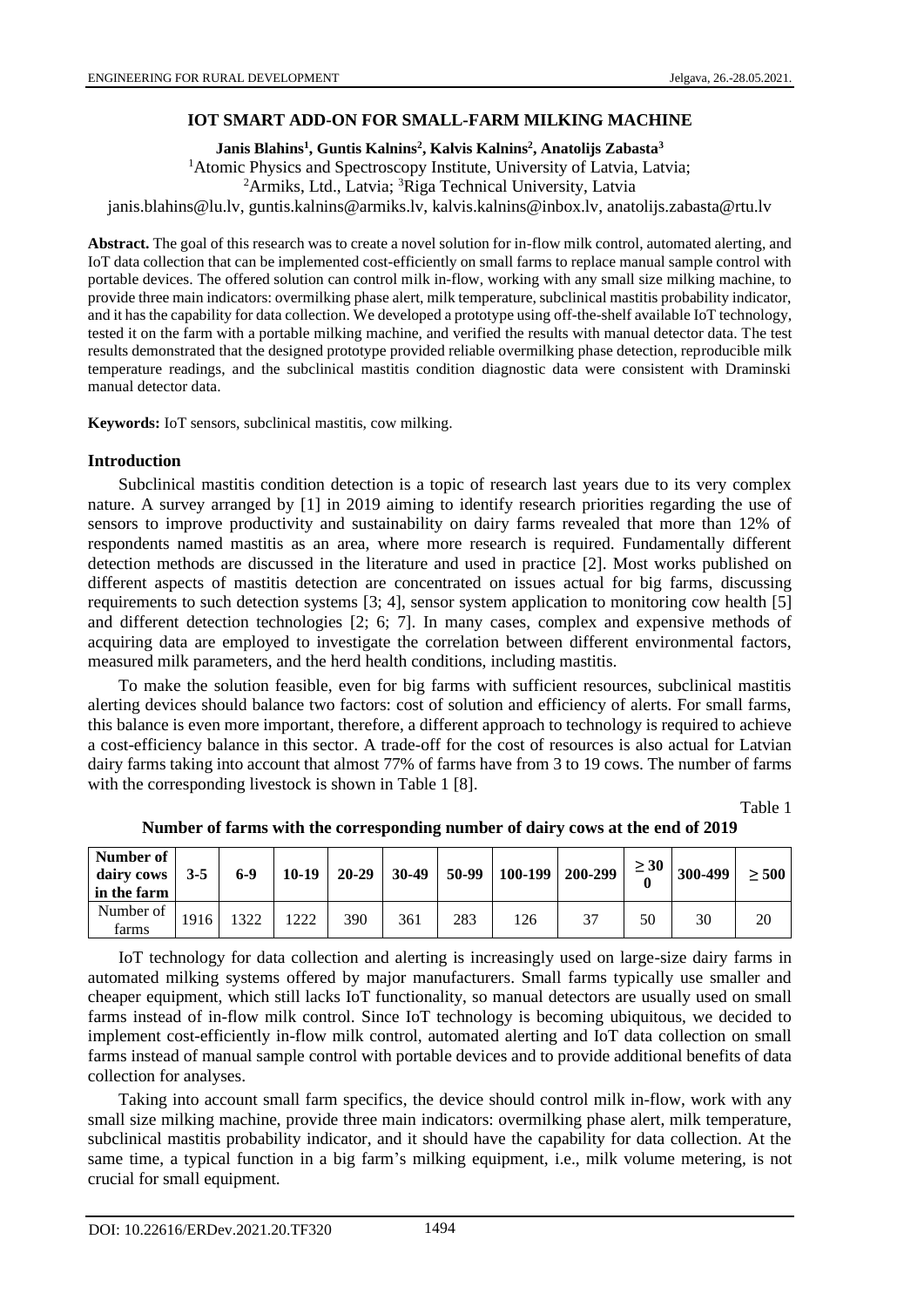The novelty of our solution is based on the ability to control milk in-flow, working with any small size milking machine, provide three main indicators: overmilking phase alert, milk temperature, subclinical mastitis probability indicator, furthermore, it has the capability for data collection. We observed multiple researches aiming to develop a portable device to monitor the health status based on the threshold value of electrical conductivity (EC) [\[9\].](#page-6-4) However, we have not found similar research on the solution for control milk in-flow working with any small size milking machine.

# **Materials and methods**

We set our goal to build a low-cost IoT add-on, which could be used with any milking machine. could replace manual detectors, provide small dairy farms with in-flow milk control and simple alerts, and ensure extensive historical data analyses capability in the future. As a majority of researchers [\[2\],](#page-6-1) we focussed on methods based on milk electrical conductivity (EC) measurements, mainly because it is reported to be efficient enough, and it is convenient for in-flow implementation.

The designed prototype consisted of an IoT module for data processing, display, radio module, mounted on the tube in-flow sensors module with probes and power supply modules, shown in Fig.1. To achieve the goal of efficient and cost-effective implementation, the data processing module used offthe-shelf Arduino UNO v. 2 with ATMEL microprocessor, fitted with liquid crystal display, and RF-69 radio module (868 MHz). Arduino IDE Open Source software was used for prototype programming. The microprocessor board has multiple digital and analogue-to-digital converter (ADC) inputs, which we used for EC measurements and to receive digital signals from temperature, and flow sensors. Measurement results are shown on display, alerts are provided by a 3-color light-emitting diode (LED) and a small buzzer.



Fig. 1. F**lowchart of IoT based prototype**

An in-flow measurement cell was made adding 3 probes (two for EC measuring and one for temperature measuring) to the standard industrial milk filter housing. This makes the designed prototype compatible with any milking machine. To avoid probe corrosion or oxidation, we used stainless steel probes for EC measurement and a temperature sensor in a stainless steel tube. No surface degradation was observed during testing.

We tested two different methods for overmilking stage detection: traditional milk flow measurements and conductivity measurements. For flow detection, we initially used a turbine flow meter with impulse output, when the milk flow drops in the overmilking faze, the impulse frequency diminishes. This approach is typical for big dairy farm equipment, which usually includes high precision flow meters to measure milk input. We found that EC measurements, performed for mastitis detection can be used for reliable overmilking phase-detection because of the significant and easy detectable conductivity drop.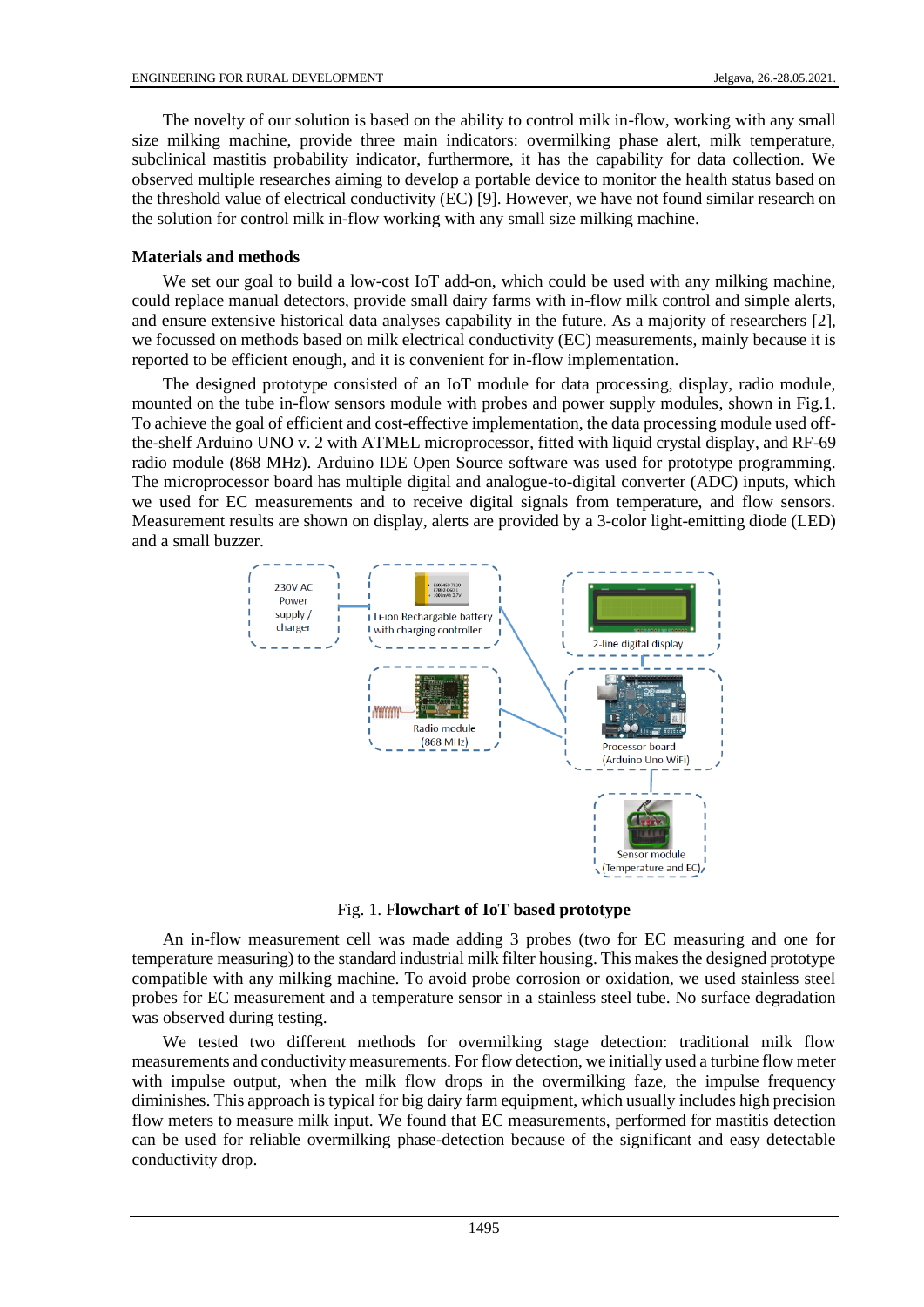Testing demonstrated that both methods provide reliable overmilking stage detection, but the flow meter is much more cumbersome to clean and maintain, and the decision was made to use conductivity measurement in the prototype. An additional benefit of the EC method is that it is realized in software and does not require any additional components or sensors, which simplified the prototype design.

Milk temperature measurements were implemented to control that EC measurements are made at the same temperature, but any deviations from normal (average) milk temperature can be considered as an indication of some illness. For temperature measurements, we used a standard waterproof DS18b20 temperature sensor in a stainless steel tube. This standard off-shelf temperature sensor that provides highly reproducible digital temperature data with up to 12-bit resolution is factory calibrated with metrological uncertainty under 0.5 °C. Similar sensors are available with uncertainty under 0.1 °C or better, but such precision was unnecessary for our goal. The temperature sensor was connected to the processor board using the standard digital one-wire interface. Fig. 2 presents a milking machine Armiks used for IoT prototype testing and a sensor module.



Fig. 2. **Small milking machine used for IoT prototype (on left) and a sensor module (on right)**

However, as depicted in [\[7\],](#page-6-5) and [\[2\],](#page-6-1) multiple factors affect the milk EC, including the month of lactation, mineral content, fat content, somatic cell count (SCC), etc. Significant variations of correlation between EC, SCC, and other factors are observed in different cow populations, which proved that there is no simple threshold value that can be used to flag subclinical mastitis conditions for any cow. At the same time, data correlation for the same cow is much easier to analyse, as most mentioned factors are stable, therefore, changes in EC because of subclinical mastitis are easier to detect and interpret reliably. This approach is typical for simple, un-integrated mastitis detection tools, for example, DRAMINSKI Mastitis Detector 4Q, when daily data get tracked and analysed for each cow separately and manually. When the average value is known for each cow, the alert is generated not so much from the measured EC value itself, but an unexpected significant change of defined value.

When measuring liquid EC, usually resistance between 2 probes is measured, and an absolute value of conductivity can be derived from this measurement using the probe geometry data and calibration by using etalon fluids with known conductivity. For our goal, detecting the change of EC, an absolute value of EC is irrelevant, as far as the same probes are used for all measurements, and absolute calibration is not required. At the same time, the temperature has a big impact on the milk EC value, and we used an in-flow temperature sensor to control that analysed EC values are measured at similar temperatures.

EC measurement resolution threshold in our prototype was limited by the ADC scale 10 bit, but as expected, the range of milk conductivity values is in fact narrow – just 3-10 mS [\[7\],](#page-6-5) such resolution was sufficient for our goal. The actual measured and displayed value depends on the measurement cell geometry and measurement circuit parameters, so the measured values can be directly compared only between identical (or identically calibrated) setups.

To evaluate prototype capability to provide preclinical mastitis alerts, we tested milk using prototype and commercially available Draminski mastitis detector 4Q. This manual detector displays values, which are proportional to milk resistance between 2 stainless steel probes. It means that as higher conductivity is displayed, as lower is a reading (lower resistivity). Draminski detector is not calibrated to show the milk electrical resistivity (ER) absolute value and does not convert resistivity into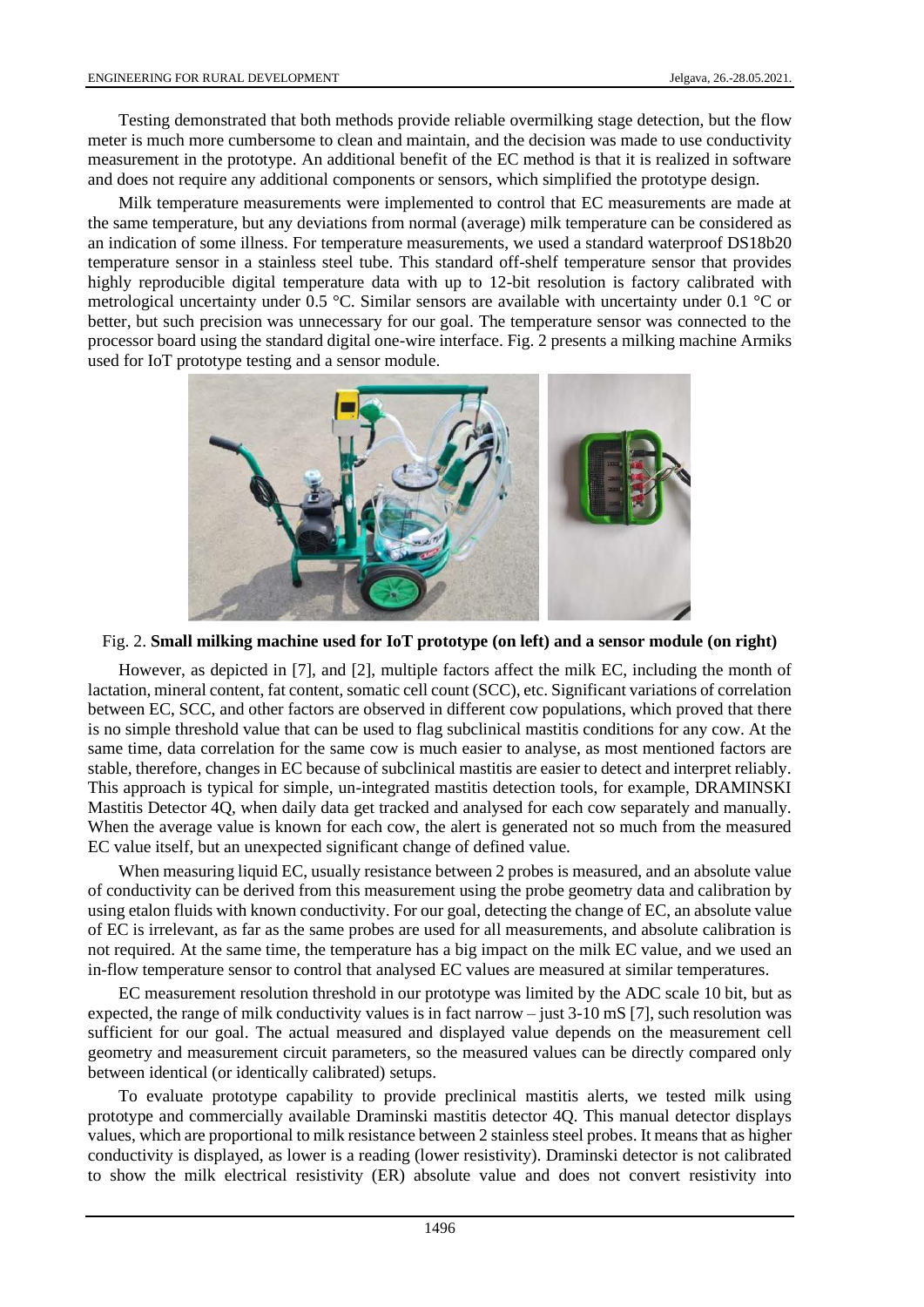conductivity value, as it is not necessary for the intended use. Following the manual, values for different cows are expected to be slightly different, therefore, a subclinical mastitis indicator is used not as a value itself, but as a substantial resistivity drop from a typical (average) reading for a particular cow. For easier data comparison, we programmed our prototype in a similar way to the Draminski detector, i.e. to display milk ER in relative units.

#### **Results and discussion**

Preliminary testing was conducted to prove the device prototype concept, feasibility of the technical solution and to validate its functions, before moving to the next stage – manufacturing multiple prototypes and conducting big scale and long period field testing. The prototype was tested using a milking machine from Armiks Ltd. (Latvia). We collected in-flow data from 14 cows on the same farm within fifteen days, milk samples were tested using DRAMINSKI Mastitis Detector, as well as analysed in the laboratory for CSS concentration.

As the milk EC is highly dependent on temperature, it was important to compare data measured at the same temperature. EC tests of milk samples at temperatures in the range + 10 to + 40 °C, demonstrated that EC grows substantially with temperature, with the rate of about 2% per 1 ºC. Fortunately, in-flow prototype testing demonstrated a very reproducible milk temperature during the milking process (it was 39 °C, and variations were less than  $0.5$  °C). The flow rate was 4-5 l·min<sup>-1</sup>.

Resistivity measurement data demonstrated such behaviour:

- EC value measured during the testing period was stable (data fluctuation for each healthy cow was under 5%);
- average EC value variations for different cows existed, but for all healthy cows they were under 15%;
- the measured value for the fourteenth cow demonstrated an observable drop of about 40% from the second week.

Fig. 3 demonstrates daily milk ER in relative units' data for 14 cows from the same dairy farm measured by the prototype (horizontal axis shows the number of days: total 15 days).







Fig. 4 shows an example of data correlation between the prototype data and the Draminski Mastitis Detector 4Q of milk sample ER measurements for a cow number 14. It was noticed that absolute values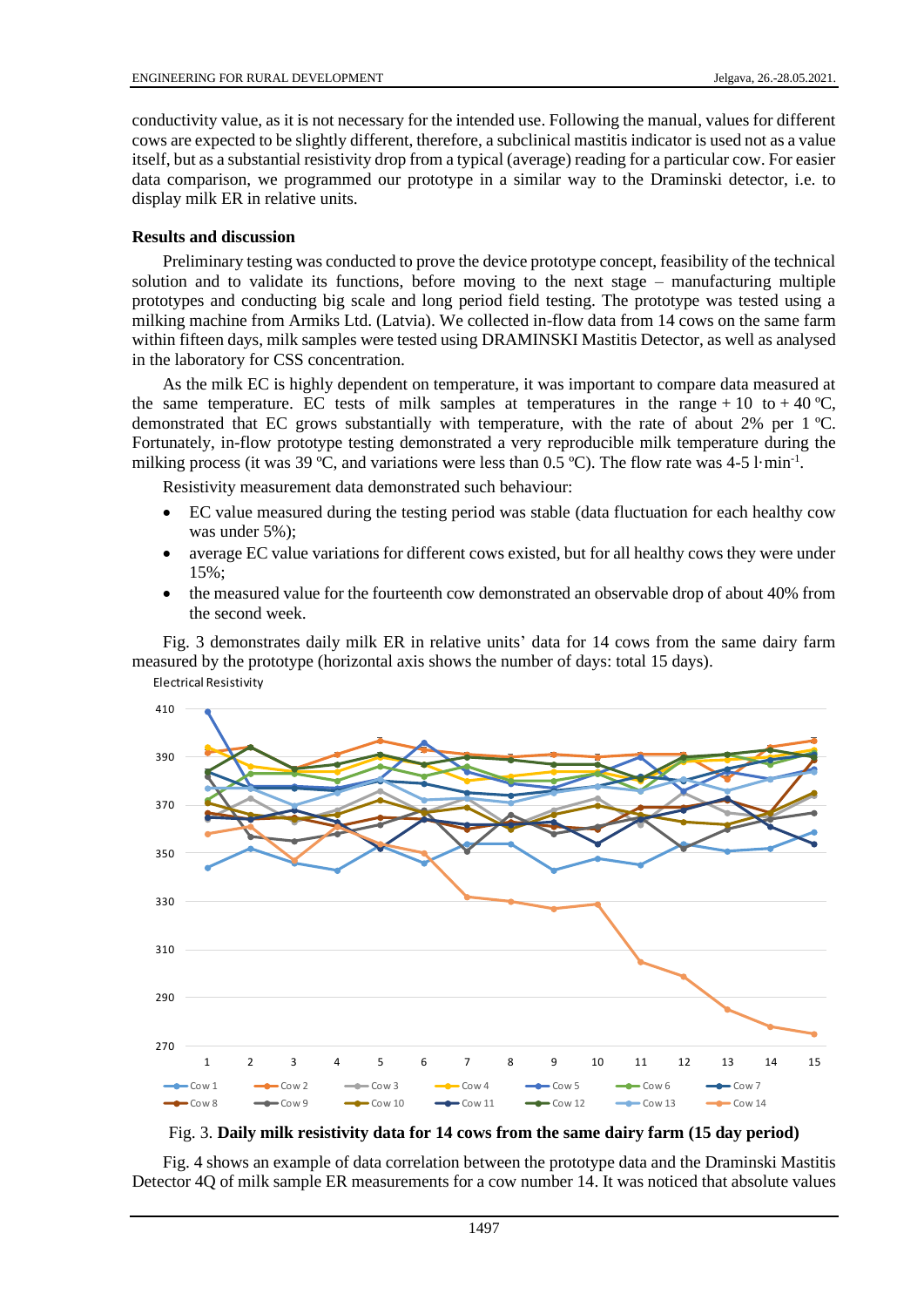of measurements are different for our prototype and the Draminski Mastitis Detector, but there is a good correlation among them. The difference in absolute values can be attributed to the difference in the measurement cell geometry and measurement circuit parameters. The difference could be excluded by calibrating both devices to show EC absolute values, but there is no real need to do so. As a goal of EC measurements in the prototype is to detect conductivity change (resistivity drop), the absolute value is an irrelevant parameter, since dependence on the cell geometry is always constant. Data analyses showed that readings of the prototype and the Draminski detector are proportional (deviation is less than 1.5%).



#### Fig. 4. **Prototype and Draminski Mastitis Detector data correlation for cow No.14 during 15 days**

A significant change in EC about 40%, which we attributed to the early stage of subclinical mastitis, was observed for a cow number 14. As Fig. 3 shows, this deviation is well outside of typically observed measurement uncertainty and is easy to detect. Laboratory tests for SCC demonstrated that the 14<sup>th</sup> cow had a higher CSS count (250 thousand), when all other cows had CSS lower than 100 thousand.

We compared the ER measurement results obtained by the prototype and by the Draminski detector for 15 days and 14 cows. Our target was to evaluate, how much measurements implemented by the prototype are consistent to the measurements made by the Draminski detector. We calculated a coefficient K consit cow-day<sup>-1</sup> for each of 14 cows during 15 days by dividing  $ER_{prot}$  measured by the prototype to ERDraminsk measured by the Draminski detector. The results were recorded in a table, which is not published in this paper due to the lack of space, and then the average value of  $K_{\text{const}}$  cow (Mean) was published in Table 2 (see columns 1 and 2).

Table 2

| Cow No             | Mean   | St.d.    | Conf. T  | <b>Interval</b> |        |  |
|--------------------|--------|----------|----------|-----------------|--------|--|
| Cow 1              | 0.8978 | 0.004598 | 0.002546 | 0.8952          | 0.9003 |  |
| C <sub>ow</sub> 2  | 0.8981 | 0.003670 | 0.002032 | 0.8961          | 0.9001 |  |
| Cow <sub>3</sub>   | 0.9002 | 0.005377 | 0.002978 | 0.8972          | 0.9032 |  |
| $C0$ av 4          | 0.9008 | 0.003308 | 0.001832 | 0.8990          | 0.9026 |  |
| C <sub>ow</sub> 5  | 0.9008 | 0.003098 | 0.001716 | 0.8991          | 0.9025 |  |
| Cow 6              | 0.8993 | 0.003796 | 0.002102 | 0.8972          | 0.9014 |  |
| Cow <sub>7</sub>   | 0.8985 | 0.003243 | 0.001796 | 0.8967          | 0.9002 |  |
| Cow 8              | 0.8992 | 0.005077 | 0.002811 | 0.8964          | 0.9020 |  |
| C <sub>ow</sub> 9  | 0.8998 | 0.004639 | 0.002569 | 0.8972          | 0.9023 |  |
| $\text{Cow } 10$   | 0.8995 | 0.004517 | 0.002502 | 0.8970          | 0.9020 |  |
| $\text{Cow } 11$   | 0.9007 | 0.003740 | 0.002071 | 0.8986          | 0.9028 |  |
| C <sub>ow</sub> 12 | 0.9004 | 0.003907 | 0.002163 | 0.8983          | 0.9026 |  |
| Cow13              | 0.8999 | 0.003692 | 0.002045 | 0.8979          | 0.9020 |  |
| C <sub>ow</sub> 14 | 0.9037 | 0.007634 | 0.004228 | 0.8994          | 0.9079 |  |

# **Comparison of ER measurement results obtained by the prototype and by Draminski detector**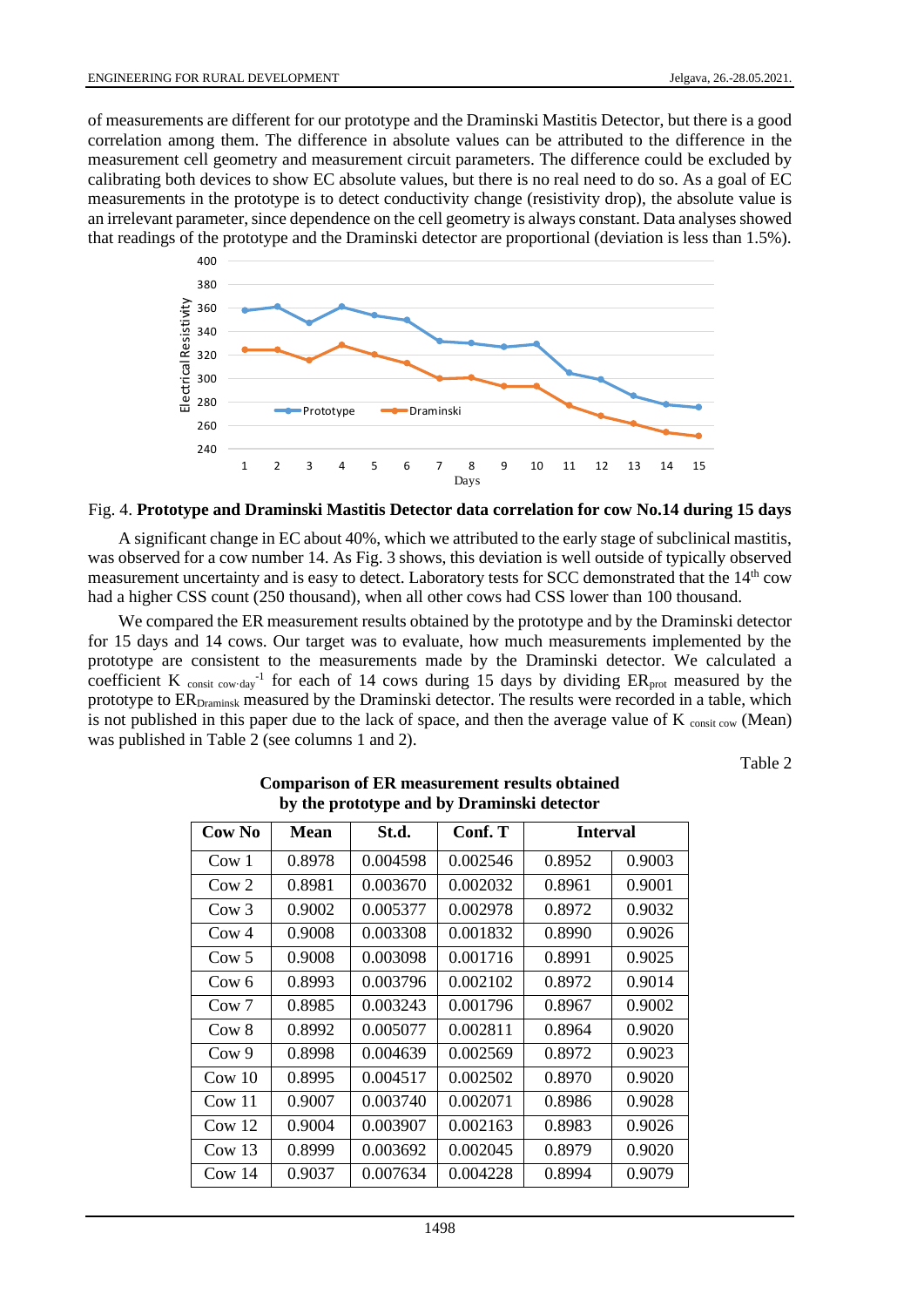In order to evaluate the results of our research we applied the t distribution (Student's t-distribution), which is used to estimate population parameters, when the sample size is small and when the population variance is unknown. The t distribution provides a good way to perform one sample tests on the mean, when the population variance is not known. Additionally, the t distribution provides good results, when the population is not normal and even when the sample is small, provided the sample data are reasonably symmetrically distributed about the sample mean.

We calculated a standard deviation and also the confidence interval for the t distribution as CONFIDENCE.T( $\alpha$ , s, n), where n = sample size (15), s = sample standard deviation and  $1 - \alpha$  is the confidence%. For example, for a Cow 1: Mean  $0.8978$ , St.d  $0.004598$  CONFIDENCE.T =  $0.002546$ , which yields a 95% confidence interval of the sample mean is (0.8952 0.9003) (see Table 2).

The analysis of the results in Table 2 revels that the measurements implemented by the prototype are consistent to the measurements made by the Draminski detector, thus, the measurement precision supports our assumption.

We tested measurement data transmission by the radio-module to the Internet gateway (Cloud Gateway device from E-meter Ltd.) and found that very reliable data transmission was achieved on distances up to 200 m from the receiver in a real farm environment. Future use of this function will require software development for received data collection and processing. Test results confirmed that the designed prototype functions correspond to the planned ones, and the measurement results correlate well with the data from commercially available manual mastitis detector. The prototype provides the benefit of in-flow automated measurements and automated data collection possibilities.

We are aware that EC on its own is not a very precise method for detecting mastitis [\[10\];](#page-6-6) [\[11\],](#page-6-7) however, its accuracy can be improved by combining with other detection methods. Therefore, more extensive research is planned after multiple prototype manufacturing on the next stage to develop extensive data sets for longer periods involving more tested cows. Data will be analysed in correlation with different factors to provide valuable insights, to determine mastitis alert error rate, and possibly improve the reliability of them. For example, the temperature sensor data were used just to confirm that EC data were measured at the same temperature, however, the temperature data have a large potential. As the temperature sensor is stable and has good resolution, it could be possible to make long-term analyses of cow milk temperature deviations and obtain valuable information from these data changes of cow body temperature. The radio transmitter module provided convenient remote data collection capability for data long-term analyses. It will find extensive use in the future, when an application for data collection from each milking cow on the farm for a lifetime will be implemented.

The data analysis has the potential not only to improve alert precision, but to provide additional valuable insights. In the future, additional sensors can be added to the IoT device, so even more data can be collected and processed. It looks like an attractive option in the future to use a mobile phone as a data receiver and gateway to a cloud (processor board has a WiFi module, which can be used for this purpose), so data can be displayed and analysed on a smartphone, as well as transmitted over a mobile network to cloud for storage and deep AI (Artificial Intelligence) analyses.

### **Conclusions**

- 1. A working prototype of an IoT add-on to a small milking machine was designed to provide overmilking alerts, temperature, and subclinical mastitis monitoring in-flow, as well as data collection capability.
- 2. Reliable detection of the overmilking phase was achieved, using EC measurements without any moving parts.
- 3. Temperature measurements demonstrated very reproducible readings and have the potential to detect cow body temperature anomalies.
- 4. Subclinical mastitis detection based on electrical resistivity (ER) demonstrated a good correlation with the Draminski mastitis detector 4Q data.
- 5. Reliable measurement data transmission on distances up to 200 m was demonstrated.
- 6. The prototype was found to function as expected and can be recommended for commercial manufacturing. More extensive tests are planned, which will improve alerting precision, as well as provide additional health data.